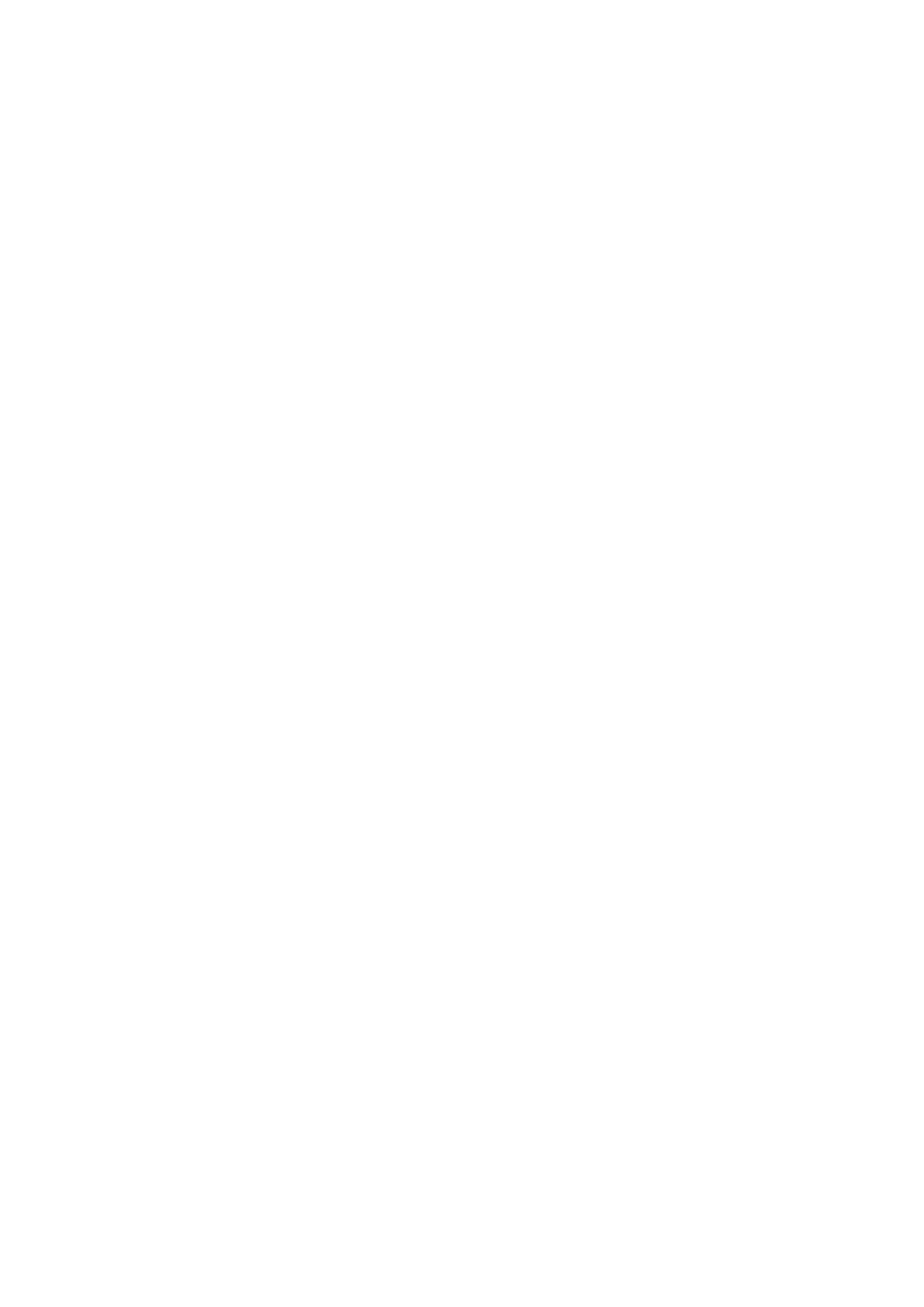# **Adult archers**

This code of conduct applies to all our members aged 18 and over when they are taking part in or involved in the sport of archery.

Other codes of conduct may also apply, for example for Archery GB team member agreements. In those circumstances, this code of conduct will also still apply.

To protect our reputation, the code also applies to those associated with Archery GB who are involved in archery while outside the UK.

We all have a responsibility to promote high standards of behaviour in archery.

As an archer, you have a big part to play. That is why we are asking every archer to follow a code of conduct.

## Expected minimum standards of behaviour and conduct

As an adult archer, I will do the following.

- **Respect the spirit of fair play in archery**
	- I will:
		- o keep to the rules of shooting and the spirit of archery;
		- o display and promote high standards of behaviour;
		- o promote fair play I won't cheat, complain or waste time;
		- o do my best to make sure the sport is enjoyable for everyone;
		- o accept success and failure with dignity;
		- o be on time for training, competitions and events; and
		- never take part in or accept public criticism of fellow archers, coaches or officials.

#### **Respect the rights, dignity and worth of my fellow archers**

I will:

- o speak to my fellow archers, coaches, judges and officials with respect;
- o remember that everyone makes mistakes;
- o always respect the confidentiality of other archers;
- o treat other people's information in line with the requirements of the General Data Protection Regulation (GDPR); and
- o always have the best interests of my fellow archers at heart.

#### **Do my best to ensure my own safety and the safety of others**

I will:

- o never take part in archery when under the influence of alcohol or drugs; and
- $\circ$  place the well-being, safety and enjoyment of each archer above everything, including standards of performance.
- **Protect others involved in archery from verbal or physical abuse and threatening or intimidating behaviour**

I will:

- o never use or accept offensive, insulting or abusive language or behaviour;
- o never take part in or accept bullying, intimidation or harassment; and
- o never use or accept the use of social media to bully, intimidate or harass anyone.

#### **I will keep to your rules and policies including:**

- o safeguarding policies
- o equality policy
- o anti-doping rules
- o bribery policy